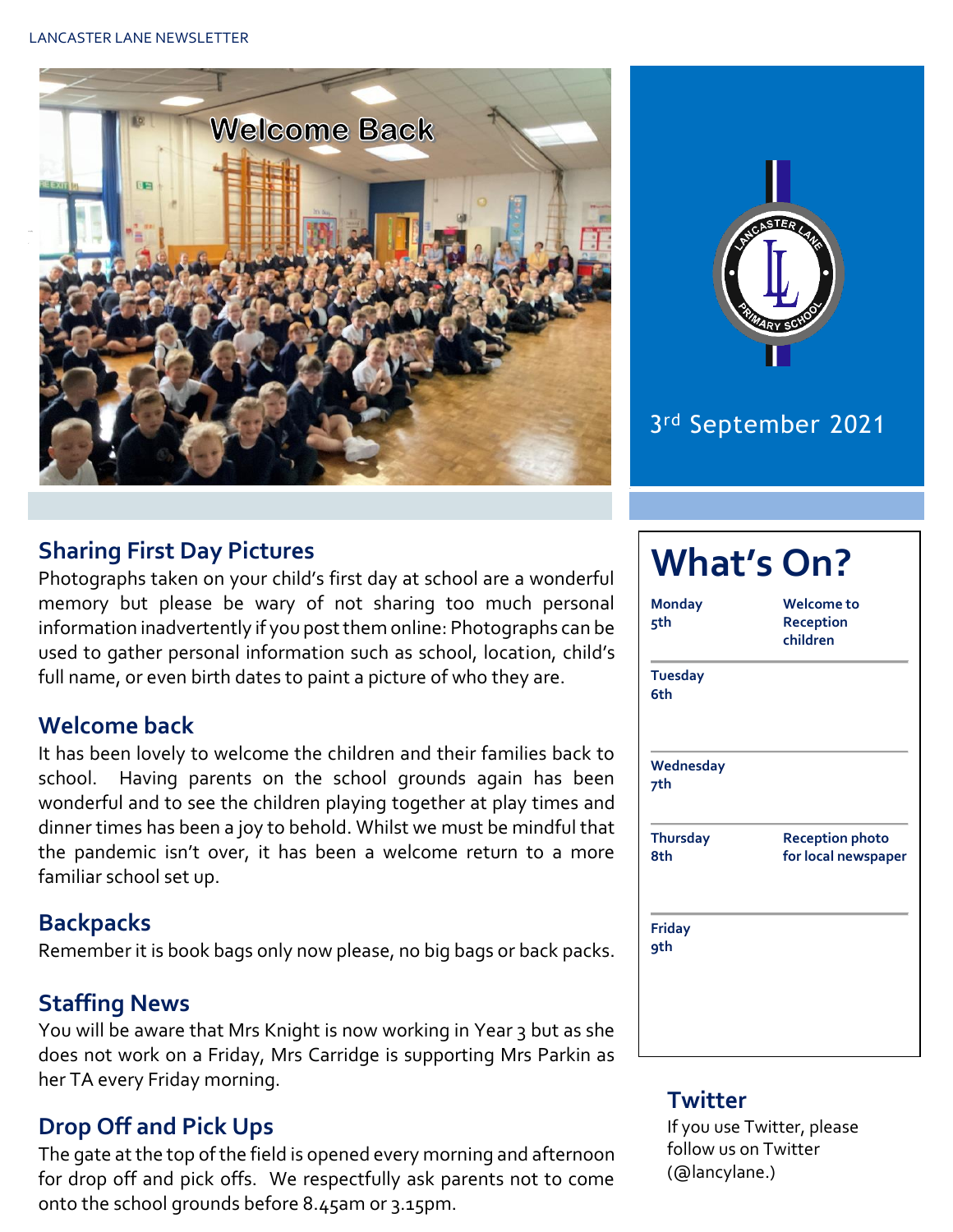



## **Parking**

Please remember we have a voluntary one way system in operation around school. When everyone adheres to this it really does make the road outside of school much safer. Please be mindful of and respectful to our neighbours when parking.

## **Thank you**

Our new school uniform / PE kit of black bottoms, white t shirt and navy cardigan or sweatshirt looks great. Thank you for being understanding about the 'muddles' getting this sorted.

## **Walton-le-Dale High School**

Walton-le-Dale School is planning on holding a physical event for their Open Evening this year and have asked us to share the following link with Y5 and Y6 parents.

[https://www.waltonledale.lancs.sch.uk/news/2021-08-13-open](https://www.waltonledale.lancs.sch.uk/news/2021-08-13-open-evening-bookings-now-available)[evening-bookings-now-available](https://www.waltonledale.lancs.sch.uk/news/2021-08-13-open-evening-bookings-now-available)

The link provides information on the evening and also enables parents to register for the event.

## **PE Days**

Here is a reminder of the PE days for your child's new class so that you will know when to send your child into school in their PE kit (black joggers, tracksuits or leggings, plain white or school logoed T shirt and a navy blue sweatshirt with plain black or white trainers. Waterproofs and wellies should be sent into school if they have not been sent in already.

#### **Reception Mondays and Wednesdays**

*(Miss McKitterick will inform parents when this starts)* 

- **Year 1 Wednesdays and Thursdays**
- **Year 2 Mondays and Thursdays**
- **Year 3 Mondays and Wednesdays**
- **Year 4 Mondays and Thursdays**
- **Year 5 Thursdays and Fridays**
- **Year 6 Wednesdays and Fridays**

### **Jeans for Genes**

We will be taking part in Jeans for Genes Day on Friday, 17th September. For a small donation, children may come to school in jeans on that day.

### **And finally…**

Act as if what you do makes a difference. It does.